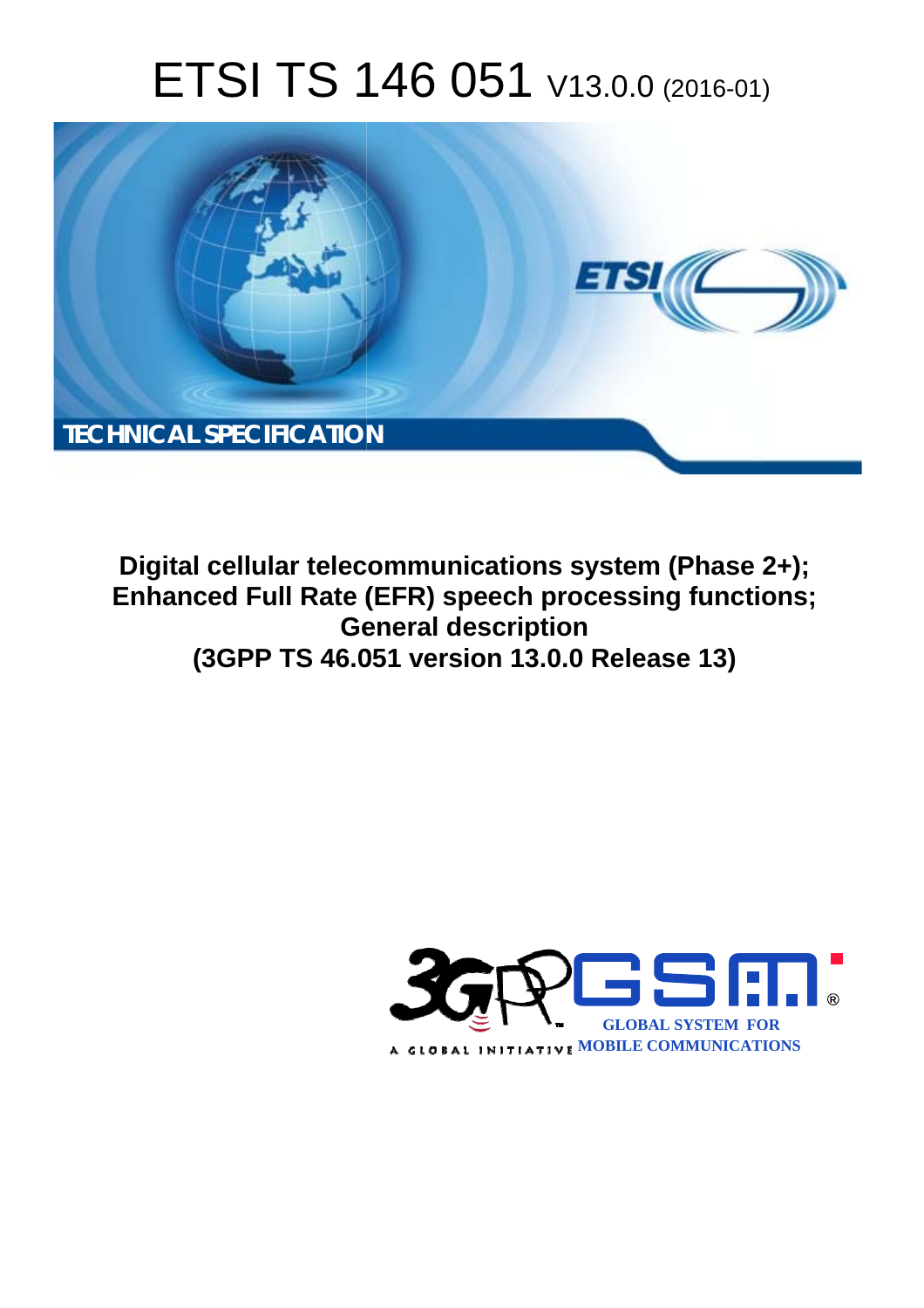Reference RTS/TSGS-0446051vd00

> Keywords **GSM**

#### *ETSI*

#### 650 Route des Lucioles F-06921 Sophia Antipolis Cedex - FRANCE

Tel.: +33 4 92 94 42 00 Fax: +33 4 93 65 47 16

Siret N° 348 623 562 00017 - NAF 742 C Association à but non lucratif enregistrée à la Sous-Préfecture de Grasse (06) N° 7803/88

#### *Important notice*

The present document can be downloaded from: <http://www.etsi.org/standards-search>

The present document may be made available in electronic versions and/or in print. The content of any electronic and/or print versions of the present document shall not be modified without the prior written authorization of ETSI. In case of any existing or perceived difference in contents between such versions and/or in print, the only prevailing document is the print of the Portable Document Format (PDF) version kept on a specific network drive within ETSI Secretariat.

Users of the present document should be aware that the document may be subject to revision or change of status. Information on the current status of this and other ETSI documents is available at <http://portal.etsi.org/tb/status/status.asp>

If you find errors in the present document, please send your comment to one of the following services: <https://portal.etsi.org/People/CommiteeSupportStaff.aspx>

#### *Copyright Notification*

No part may be reproduced or utilized in any form or by any means, electronic or mechanical, including photocopying and microfilm except as authorized by written permission of ETSI.

The content of the PDF version shall not be modified without the written authorization of ETSI. The copyright and the foregoing restriction extend to reproduction in all media.

> © European Telecommunications Standards Institute 2016. All rights reserved.

**DECT**TM, **PLUGTESTS**TM, **UMTS**TM and the ETSI logo are Trade Marks of ETSI registered for the benefit of its Members. **3GPP**TM and **LTE**™ are Trade Marks of ETSI registered for the benefit of its Members and of the 3GPP Organizational Partners.

**GSM**® and the GSM logo are Trade Marks registered and owned by the GSM Association.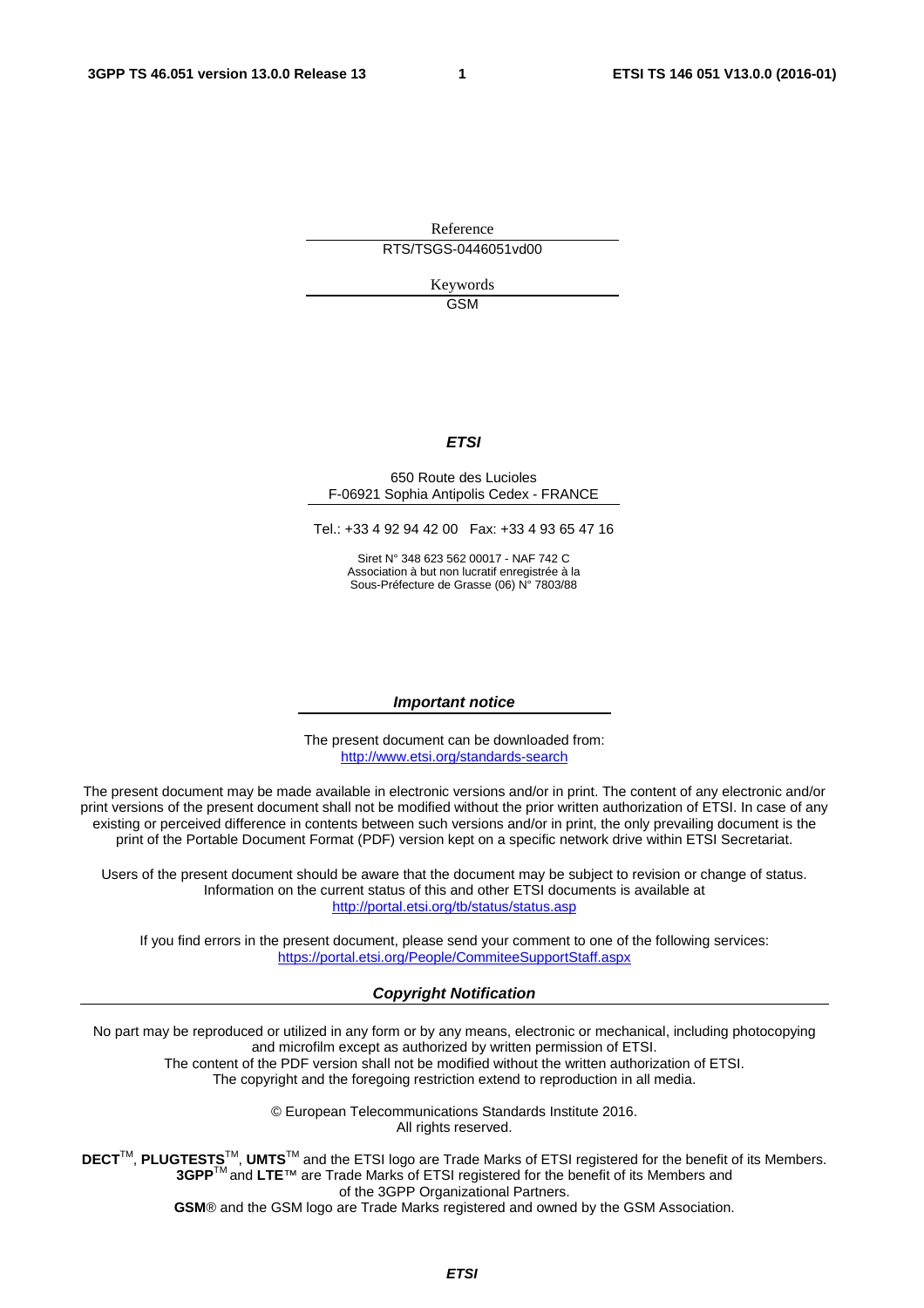### Intellectual Property Rights

IPRs essential or potentially essential to the present document may have been declared to ETSI. The information pertaining to these essential IPRs, if any, is publicly available for **ETSI members and non-members**, and can be found in ETSI SR 000 314: *"Intellectual Property Rights (IPRs); Essential, or potentially Essential, IPRs notified to ETSI in respect of ETSI standards"*, which is available from the ETSI Secretariat. Latest updates are available on the ETSI Web server [\(https://ipr.etsi.org/](https://ipr.etsi.org/)).

Pursuant to the ETSI IPR Policy, no investigation, including IPR searches, has been carried out by ETSI. No guarantee can be given as to the existence of other IPRs not referenced in ETSI SR 000 314 (or the updates on the ETSI Web server) which are, or may be, or may become, essential to the present document.

#### Foreword

This Technical Specification (TS) has been produced by ETSI 3rd Generation Partnership Project (3GPP).

The present document may refer to technical specifications or reports using their 3GPP identities, UMTS identities or GSM identities. These should be interpreted as being references to the corresponding ETSI deliverables.

The cross reference between GSM, UMTS, 3GPP and ETSI identities can be found under [http://webapp.etsi.org/key/queryform.asp.](http://webapp.etsi.org/key/queryform.asp)

### Modal verbs terminology

In the present document "**shall**", "**shall not**", "**should**", "**should not**", "**may**", "**need not**", "**will**", "**will not**", "**can**" and "**cannot**" are to be interpreted as described in clause 3.2 of the [ETSI Drafting Rules](http://portal.etsi.org/Help/editHelp!/Howtostart/ETSIDraftingRules.aspx) (Verbal forms for the expression of provisions).

"**must**" and "**must not**" are **NOT** allowed in ETSI deliverables except when used in direct citation.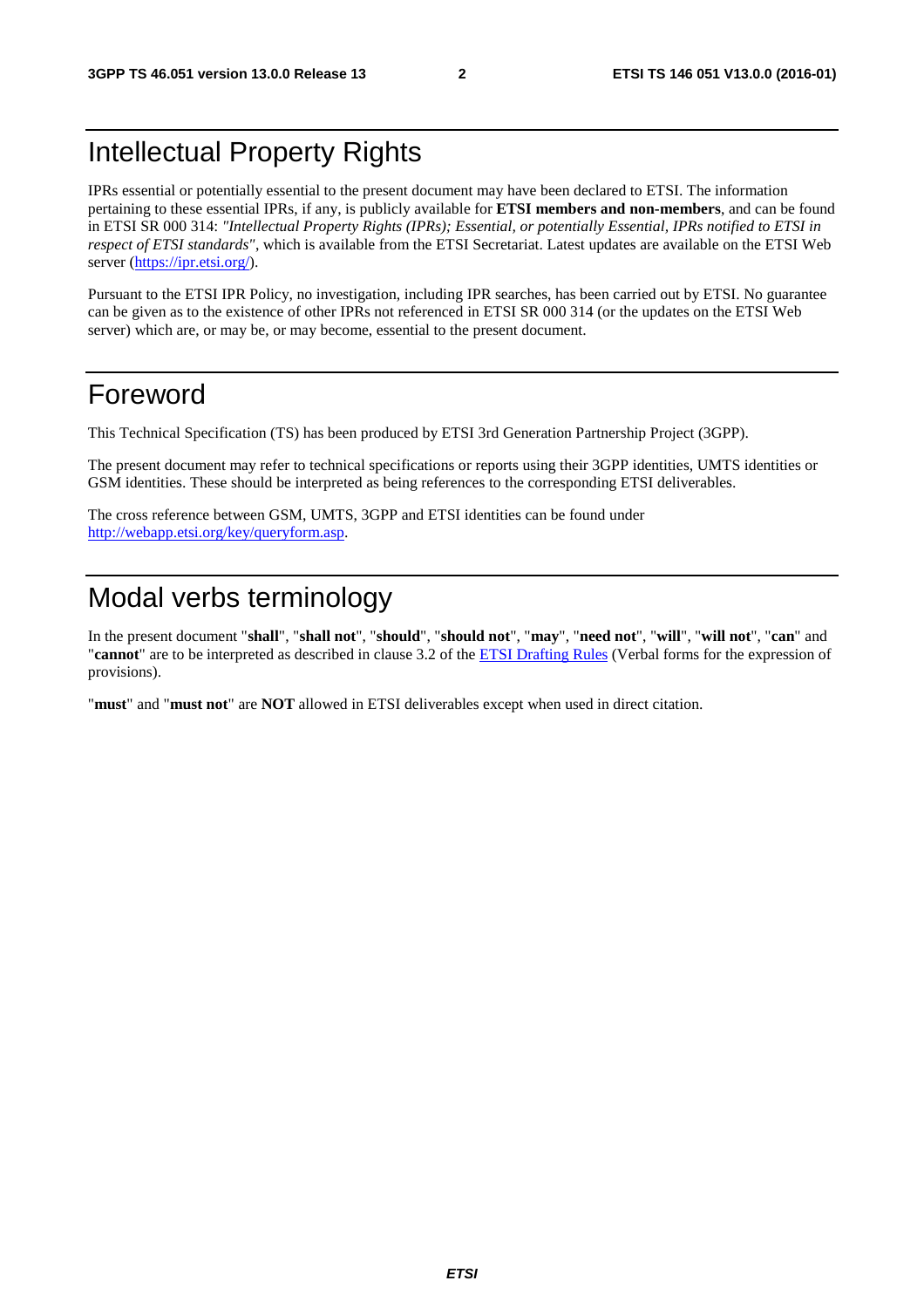$\mathbf{3}$ 

# Contents

| 1              |                                                                                               |  |  |  |  |
|----------------|-----------------------------------------------------------------------------------------------|--|--|--|--|
| 2              |                                                                                               |  |  |  |  |
| 3              |                                                                                               |  |  |  |  |
| 3.1<br>3.2     |                                                                                               |  |  |  |  |
| $\overline{4}$ |                                                                                               |  |  |  |  |
| 5              |                                                                                               |  |  |  |  |
| 6              |                                                                                               |  |  |  |  |
| $\overline{7}$ |                                                                                               |  |  |  |  |
| 8              |                                                                                               |  |  |  |  |
| 9              |                                                                                               |  |  |  |  |
| 10             |                                                                                               |  |  |  |  |
| 11             | Alternative Enhanced Full Rate implementation using the Adaptive Multi Rate 12.2 kbit/s mode9 |  |  |  |  |
|                | <b>Annex A (informative):</b>                                                                 |  |  |  |  |
|                |                                                                                               |  |  |  |  |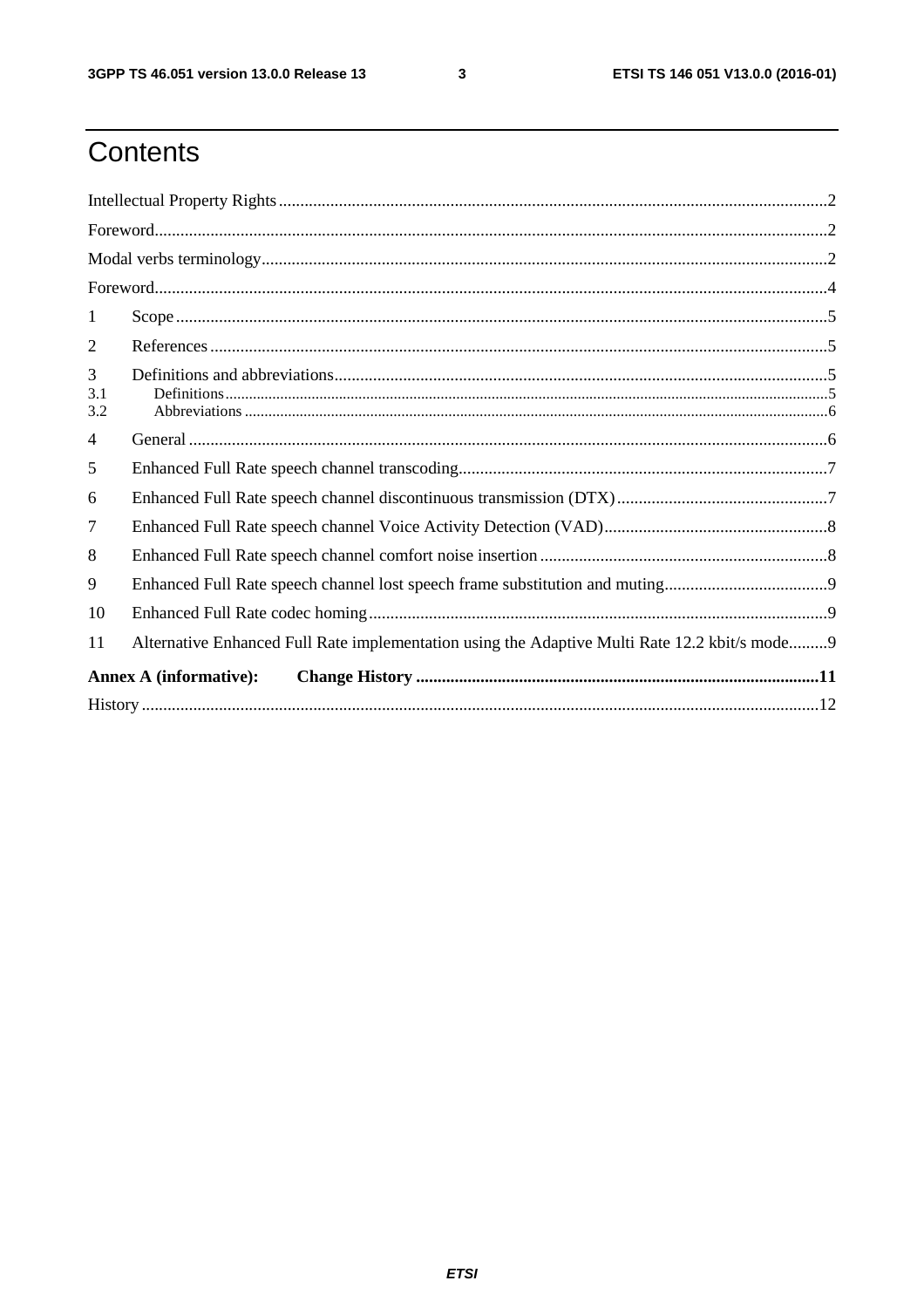### Foreword

This Technical Specification has been produced by the 3<sup>rd</sup> Generation Partnership Project (3GPP).

The contents of the present document are subject to continuing work within the TSG and may change following formal TSG approval. Should the TSG modify the contents of the present document, it will be re-released by the TSG with an identifying change of release date and an increase in version number as follows:

Version x.y.z

where:

- x the first digit:
	- 1 presented to TSG for information;
	- 2 presented to TSG for approval;
	- 3 or greater indicates TSG approved document under change control.
- y the second digit is incremented for all changes of substance, i.e. technical enhancements, corrections, updates, etc.
- z the third digit is incremented when editorial only changes have been incorporated in the document.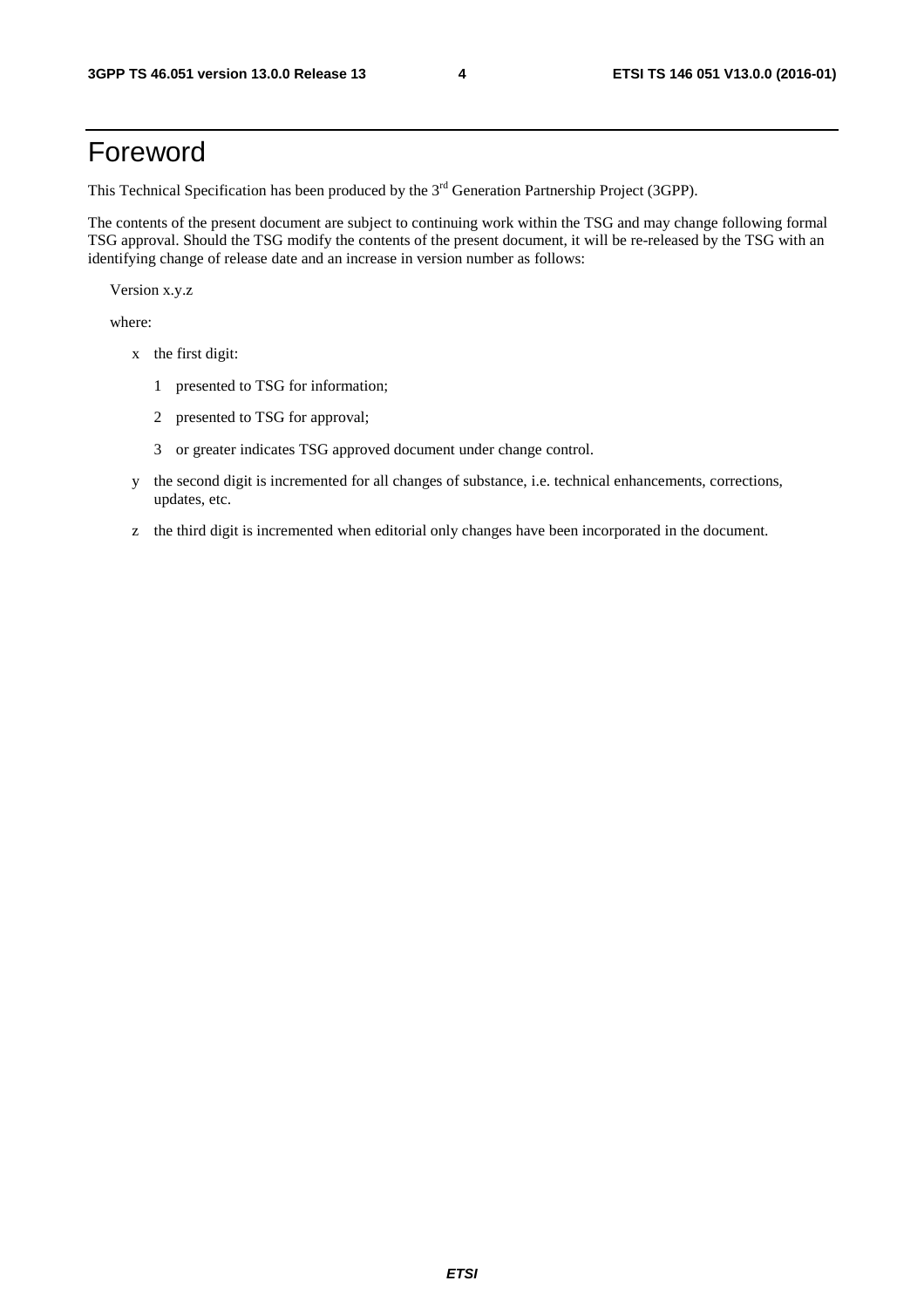#### 1 Scope

The present document is an introduction to GSM 06.60 [6], GSM 06.61 [7], GSM 06.62 [8], GSM 06.81 [9] and GSM 06.82 [10] ENs dealing with the speech processing functions in the Enhanced Full Rate channel of the GSM system. A general overview of the speech processing functions is given, with reference to the ENs where each function is specified in detail.

### 2 References

The following documents contain provisions which, through reference in this text, constitute provisions of the present document.

- References are either specific (identified by date of publication, edition number, version number, etc.) or non-specific.
- For a specific reference, subsequent revisions do not apply.
- For a non-specific reference, the latest version applies. In the case of a reference to a 3GPP document (including a GSM document), a non-specific reference implicitly refers to the latest version of that document *in the same Release as the present document*.
- [1] GSM 01.04: "Digital cellular telecommunications system (Phase 2+); Abbreviations and acronyms".
- [2] GSM 03.50: "Digital cellular telecommunications system (Phase 2+); Transmission planning aspects of the speech service in the GSM Public Land Mobile Network (PLMN) system".
- [3] GSM 05.03: "Digital cellular telecommunications system (Phase 2+); Channel coding".
- [4] GSM 06.53: "Digital cellular telecommunications system (Phase 2+); ANSI-C code for the GSM Enhanced Full Rate (EFR) speech codec".
- [5] GSM 06.54: "Digital cellular telecommunications system (Phase 2+); Test vectors for the GSM Enhanced Full Rate (EFR) speech codec".
- [6] GSM 06.60: "Digital cellular telecommunications system (Phase 2+); Enhanced Full Rate (EFR) speech transcoding".
- [7] GSM 06.61: "Digital cellular telecommunications system (Phase 2+); Substitution and muting of lost frame for Enhanced Full Rate (EFR) speech traffic channels".
- [8] GSM 06.62: "Digital cellular telecommunications system (Phase 2+); Comfort noise aspects for Enhanced Full Rate (EFR) speech traffic channels".
- [9] GSM 06.81: "Digital cellular telecommunications system (Phase 2+); Discontinuous transmission (DTX) for Enhanced Full Rate (EFR) speech traffic channels".
- [10] GSM 06.82: "Digital cellular telecommunications system (Phase 2+); Voice Activity Detector (VAD) for Enhanced Full Rate (EFR) speech traffic channels".

### 3 Definitions and abbreviations

#### 3.1 Definitions

Definition of terms used in the present document can be found in GSM 06.60 [6], GSM 06.61 [7], GSM 06.62 [8], GSM 06.81 [9] and GSM 06.82 [10].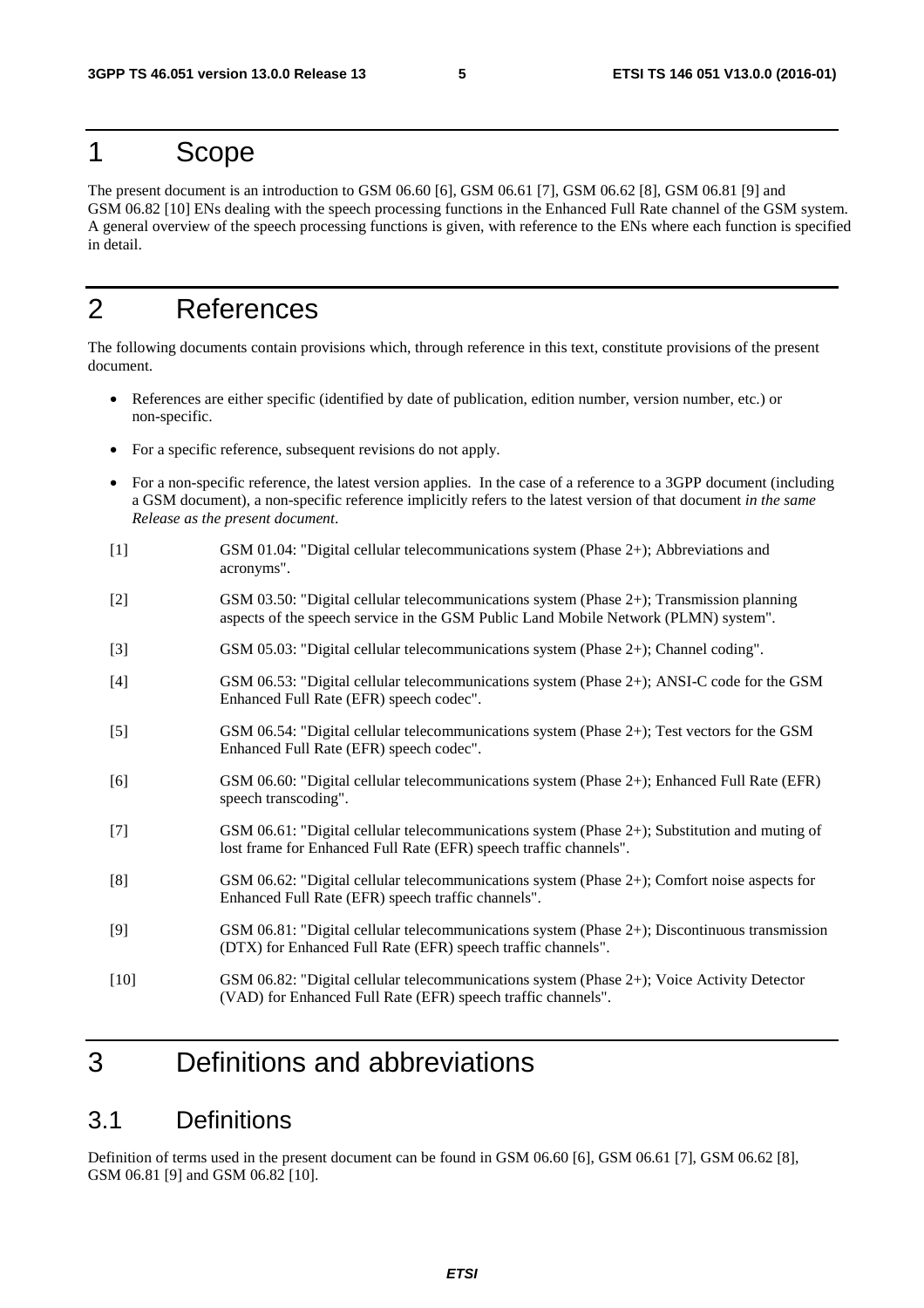#### 3.2 Abbreviations

For the purposes of the present document, the following abbreviations apply:

| <b>ACELP</b><br><b>BFI</b><br><b>BSS</b><br><b>CCITT</b> | Algebraic Code Excited Linear Prediction<br><b>Bad Frame Indication</b><br><b>Base Station System</b><br>Comité Consultatif International Télégraphique et Téléphonique |
|----------------------------------------------------------|-------------------------------------------------------------------------------------------------------------------------------------------------------------------------|
| <b>DTX</b>                                               | Discontinuous Transmission                                                                                                                                              |
| <b>ETS</b>                                               | European Telecommunication Standard                                                                                                                                     |
| <b>GSM</b>                                               | Global System for Mobile communications                                                                                                                                 |
| <b>MS</b>                                                | <b>Mobile Station</b>                                                                                                                                                   |
| <b>PCM</b>                                               | Pulse Code Modulated                                                                                                                                                    |
| <b>PLMN</b>                                              | Public Land Mobile Network                                                                                                                                              |
| <b>PSTN</b>                                              | Public Switched Telephone Network                                                                                                                                       |
| RF                                                       | Radio Frequency                                                                                                                                                         |
| <b>RSS</b>                                               | Radio SubSystem                                                                                                                                                         |
| RX.                                                      | Receive                                                                                                                                                                 |
| <b>SACCH</b>                                             | <b>Slow Associated Control CHannel</b>                                                                                                                                  |
| <b>SID</b>                                               | SIlence Descriptor                                                                                                                                                      |
| SP flag                                                  | SPeech flag                                                                                                                                                             |
| <b>TAF</b>                                               | Time Alignment Flag                                                                                                                                                     |
| TХ                                                       | Transmit                                                                                                                                                                |

For abbreviations not given in this subclause, see GSM 01.04 [1].

### 4 General

Figure 1 presents a reference configuration where the various speech processing functions are identified. In this figure, the relevant Standards for each function are also indicated.

In figure 1, the audio parts including analogue to digital and digital to analogue conversion are included, to show the complete speech path between the audio input/output in the Mobile Station (MS) and the digital interface of the PSTN. The detailed specification of the audio parts are contained in GSM 03.50 [2]. These aspects are only considered to the extent that the performance of the audio parts affect the performance of the speech transcoder.

An alternative and fully interoperable implementation using as a basis the 12.2 kbit/s mode of the Adaptive Multi Rate speech coder is described in section 11.

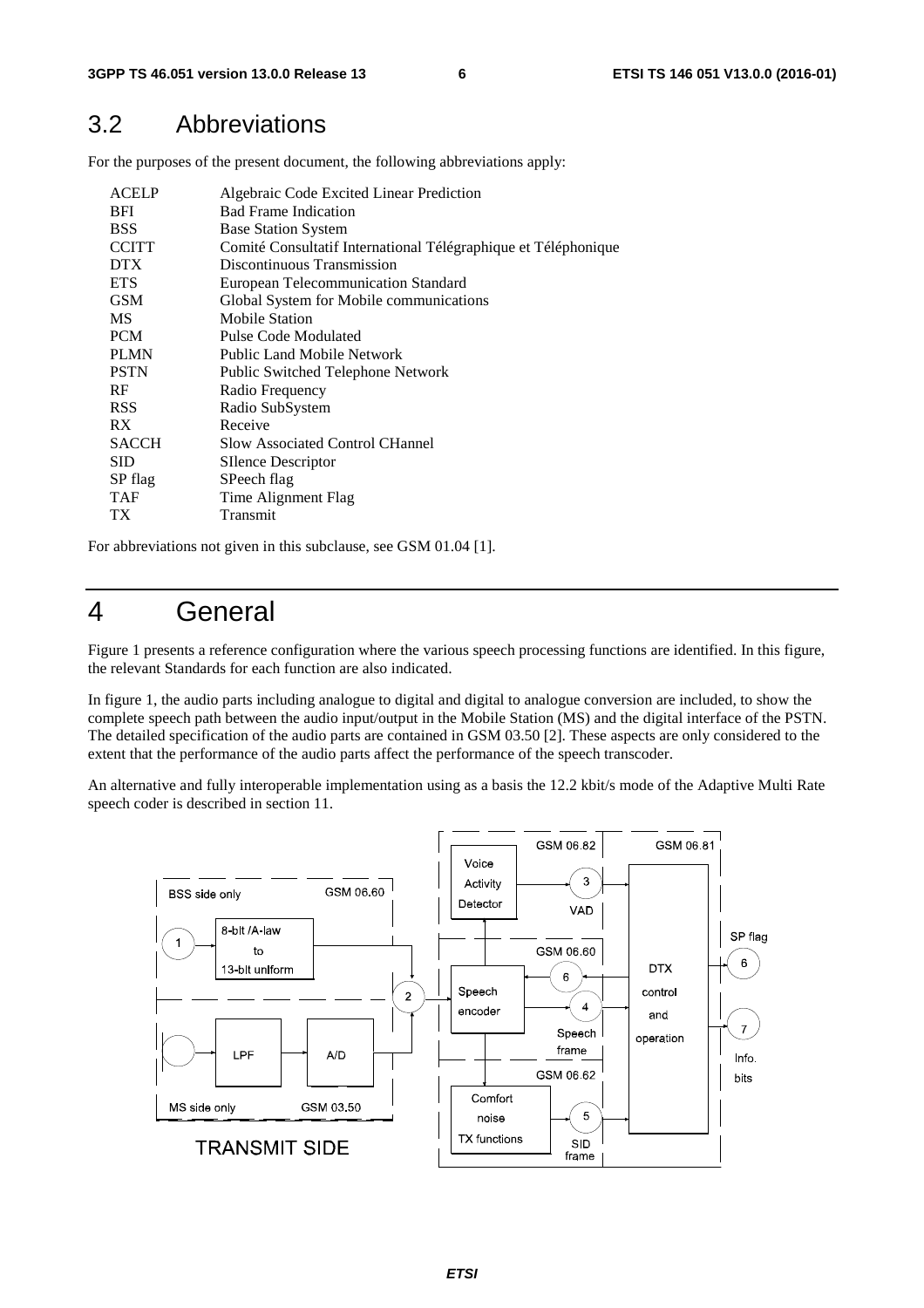

- 1) 8-bit /A-law or μ-law (PCS 1900) PCM (CCITT recommendation G.711), 8 000 samples/s.
- 2) 13-bit uniform PCM, 8 000 samples/s.<br>3) Voice Activity Detector (VAD) flag.
- Voice Activity Detector (VAD) flag.
- 4) Encoded speech frame, 50 frames/s, 244 bits/frame.<br>5) Sllence Descriptor (SID) frame, 244 bits/frame.
- 5) Silence Descriptor (SID) frame, 244 bits/frame.<br>6) SPeech (SP) flag. indicates whether information
- 6) SPeech (SP) flag, indicates whether information bits are speech or SID information.
- 7) Information bits delivered to the radio subsystem.
- 8) Information bits received from the radio subsystem.
- 9) Bad Frame Indication.
- 10) SIlence Descriptor (SID) flag.
- 11) Time Alignment Flag (TAF), marks the position of the SID frame within the Slow Associated Control CHannel (SACCH) multiframe.

#### **Figure 1: Overview of audio processing functions**

## 5 Enhanced Full Rate speech channel transcoding

As shown in figure 1, the speech encoder takes its input as a 13-bit uniform Pulse Code Modulated (PCM) signal either from the audio part of the Mobile Station or on the network side, from the Public Switched Telephone Network (PSTN) via an 8-bit/A-law or μ-law (PCS 1900) to 13-bit uniform PCM conversion. The encoded speech at the output of the speech encoder is delivered to the channel coding function defined in GSM 05.03 [3] to produce an encoded block consisting of 456 bits leading to a gross bit rate of 22,8 kbit/s.

In the receive direction, the inverse operations take place. GSM 06.60 [6] describes the detailed mapping between input blocks of 160 speech samples in 13-bit uniform PCM format to encoded blocks of 244 bits and from encoded blocks of 244 bits to output blocks of 160 reconstructed speech samples. The sampling rate is 8 000 sample/s leading to a bit rate for the encoded bit stream of 12,2 kbit/s. The coding scheme is the so-called Algebraic Code Excited Linear Prediction, hereafter referred to as ACELP.

GSM 06.60 [6] describes the codec and GSM 06.53 [4] defines the C code, thus enabling the verification of compliance to GSM 06.60 [6] to a high degree of confidence by use of a set of digital test sequences given in GSM 06.54 [5].

### 6 Enhanced Full Rate speech channel discontinuous transmission (DTX)

During a normal phone conversation, the participants alternate so that, on the average, each direction of transmission is occupied about 50 % of the time. Discontinuous transmission (DTX) is a mode of operation where the transmitters are switched on only for those frames which contain useful information. This may be done for the following two purposes: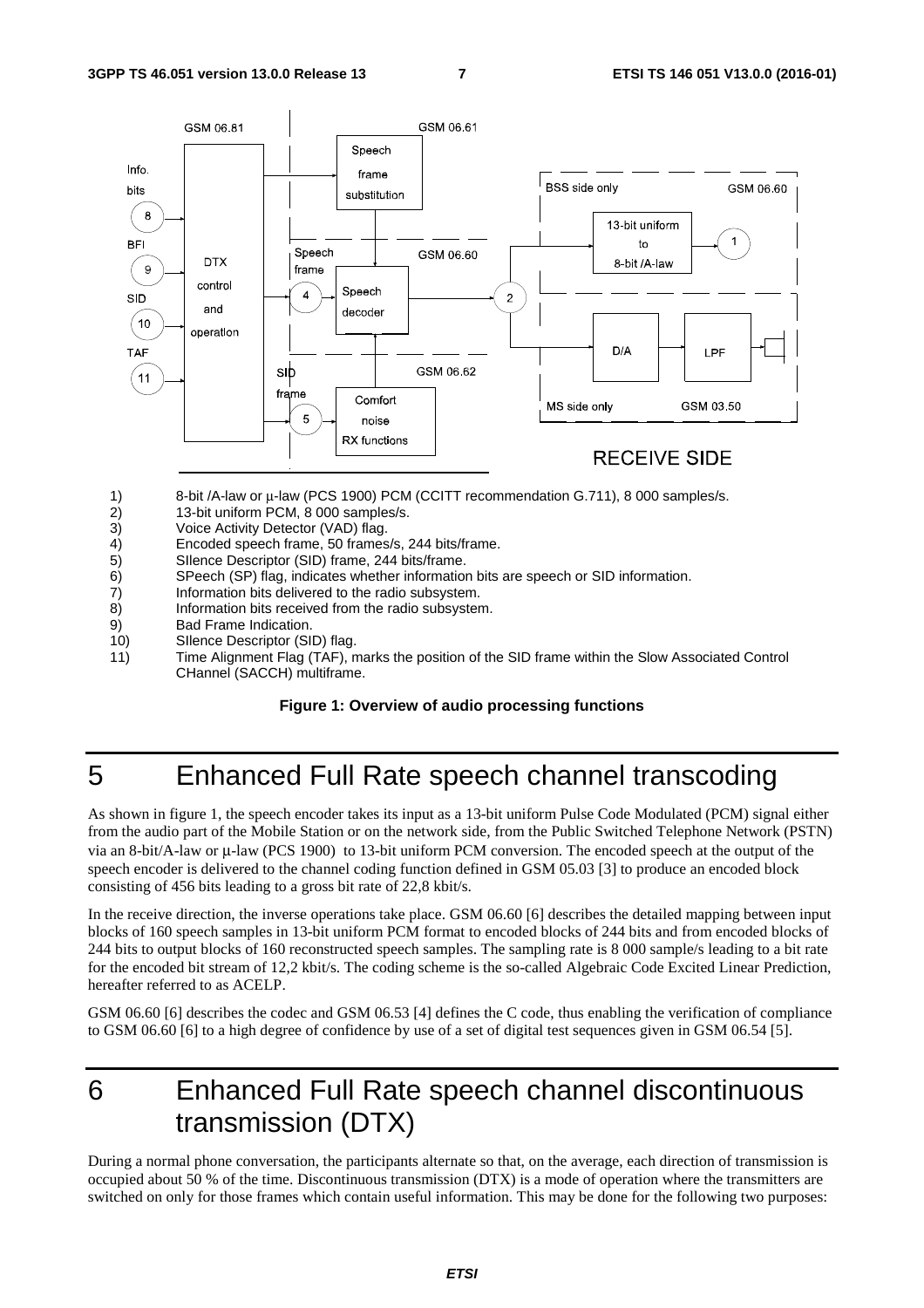- 1) In the MS, battery life will be prolonged or a smaller battery could be used for a given operational duration.
- 2) The average interference level over the air interface is reduced, leading to better Radio Frequency (RF) spectrum efficiency.

The overall DTX mechanism is implemented in the DTX handlers (Transmit (TX) and Receive (RX)) described in GSM 06.81 [9] and requires the following functions:

- a Voice Activity Detector (VAD) on the TX side, see GSM 06.82 [10];
- evaluation of the background acoustic noise on the TX side, in order to transmit characteristic parameters to the RX side, see GSM 06.62 [8];
- generation of comfort noise on the RX side during periods where the radio transmission is turned off, see GSM 06.62 [8].

The transmission of comfort noise information to the RX side is achieved by means of a Silence Descriptor (SID) frame. The SID frame is transmitted at the end of speech bursts and serves as an end of speech marker for the RX side. In order to update the comfort noise characteristics at the RX side, SID frames are transmitted at regular intervals also during speech pauses. This also serves the purpose of improving the measurement of the radio link quality by the Radio SubSystem (RSS).

The DTX handlers interwork with the RSS using flags. The RSS is in control of the actual transmitter keying on the TX side, and performs various pre-processing functions on the RX side. This is described in GSM 06.81 [9].

The speech flag (SP) indicates whether information bits are speech or SID information. The SP flag is calculated from the VAD flag by the TX DTX handler. When SID information is transmitted (SP="0") the operation of the speech encoder is modified to reduce the remaining computation for that frame. This is described in GSM 06.62 [8].

7 Enhanced Full Rate speech channel Voice Activity Detection (VAD)

The Enhanced Full Rate VAD function is described in GSM 06.82 [10].

The input to the VAD is a set of parameters computed by the Enhanced Full Rate speech encoder defined in GSM 06.60 [6]. The VAD uses this information to decide whether each 20 ms speech coder frame contains speech or not. Note that the VAD flag is an input to TX DTX handler and does not control the transmitter keying directly.

GSM 06.82 [10] describes the VAD algorithm and GSM 06.53 [4] defines the C code. The verification of compliance to GSM 06.82 [10] is achieved by use of digital test sequences (see GSM 06.54 [5]) applied to the same interface as the test sequences for the speech codec.

8 Enhanced Full Rate speech channel comfort noise insertion

The Enhanced Full Rate noise comfort insertion function is described in GSM 06.62 [8].

When switching the transmission on and off during DTX operation, the effect would be a modulation of the background noise at the receiving end, if no precautions were taken. When transmission is on, the background noise is transmitted together with the speech to the receiving end. As the speech burst ends, the connection is off and the perceived noise would drop to a very low level. This step modulation of noise may be perceived as annoying and reduce the intelligibility of speech, if presented to a listener without modification.

This "noise contrast effect" is reduced in the GSM system by inserting an artificial noise, termed comfort noise, at the receiving end when speech is absent.

The comfort noise processes are as follows:

the evaluation of the acoustic background noise in the transmitter;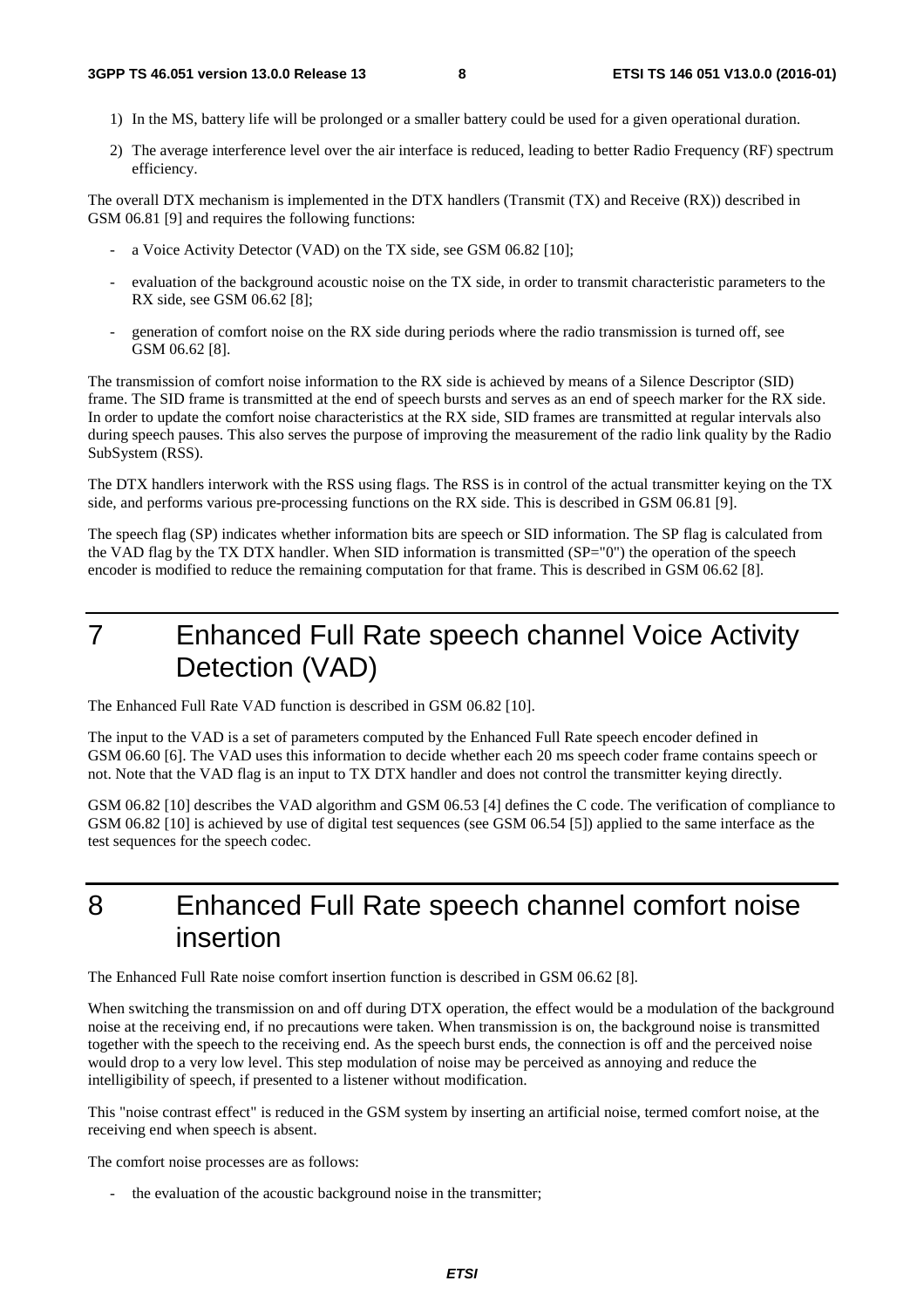- the noise parameter encoding (SID frames) and decoding;
- and the generation of comfort noise in the receiver.

The comfort noise processes and the algorithm for updating the noise parameters during speech pauses are defined in detail in GSM 06.62 [8].

The comfort noise mechanism is based on the Enhanced Full Rate speech codec defined in GSM 06.60 [6].

## 9 Enhanced Full Rate speech channel lost speech frame substitution and muting

The Enhanced Full Rate speech frame substitution and muting function is described in GSM 06.61 [7].

In the receiver, frames may be lost due to transmission errors or frame stealing. GSM 06.61 [7] describes the actions to be taken in these cases, both for lost speech frames and for lost SID frames in DTX operation.

In order to mask the effect of an isolated lost frame, the lost speech frame is substituted by a predicted frame based on previous frames. Insertion of silence frames is not allowed. For several subsequent lost frames, a muting technique shall be used to indicate to the listener that transmission has been interrupted.

# 10 Enhanced Full Rate codec homing

The GSM Enhanced Full Rate speech transcoder, VAD, DTX system and comfort noise parts of the audio processing functions (see figure 1) are defined in bit exact arithmetic. Consequently, they shall react on a given input sequence always with the corresponding bit exact output sequence, provided that the internal state variables are also always exactly in the same state at the beginning of the experiment.

The input test sequences provided in GSM 06.54 [5] shall force the corresponding output test sequences, provided that the tested modules are in their home-state when starting.

The modules may be set into their home states by provoking the appropriate homing-functions.

NOTE: This is normally done during reset (initialization of the codec).

Special inband signalling frames (encoder-homing-frame and decoder-homing-frame) described in GSM 06.60 [6] have been defined to provoke these homing-functions also in remotely placed modules.

This mechanism is specified to support three main areas:

- type approval of mobile terminal equipment;
- type approval of infrastructure equipment;
- remote control and testing for operation and maintenance.

At the end of the first received homing frame, the audio functions that are defined in a bit exact way shall go into their predefined home states. The output corresponding to the first homing frame is dependent on the codec state when the frame was received. Any consecutive homing frames shall produce corresponding homing frames at the output.

# 11 Alternative Enhanced Full Rate implementation using the Adaptive Multi Rate 12.2 kbit/s mode

The 12.2 kbit/s mode of the Adaptive Multi Rate speech coder described in TS 26.071 is functionally equivalent to the GSM Enhanced Full Rate speech coder. An alternative implementation of the Enhanced Full Rate speech service based on the 12.2 kbit/s mode of the Adaptive Multi Rate coder is allowed. Alternative implementations shall implement the functionality specified in TS 26.071 for the 12.2 kbit/s mode, with the difference that the DTX transmission format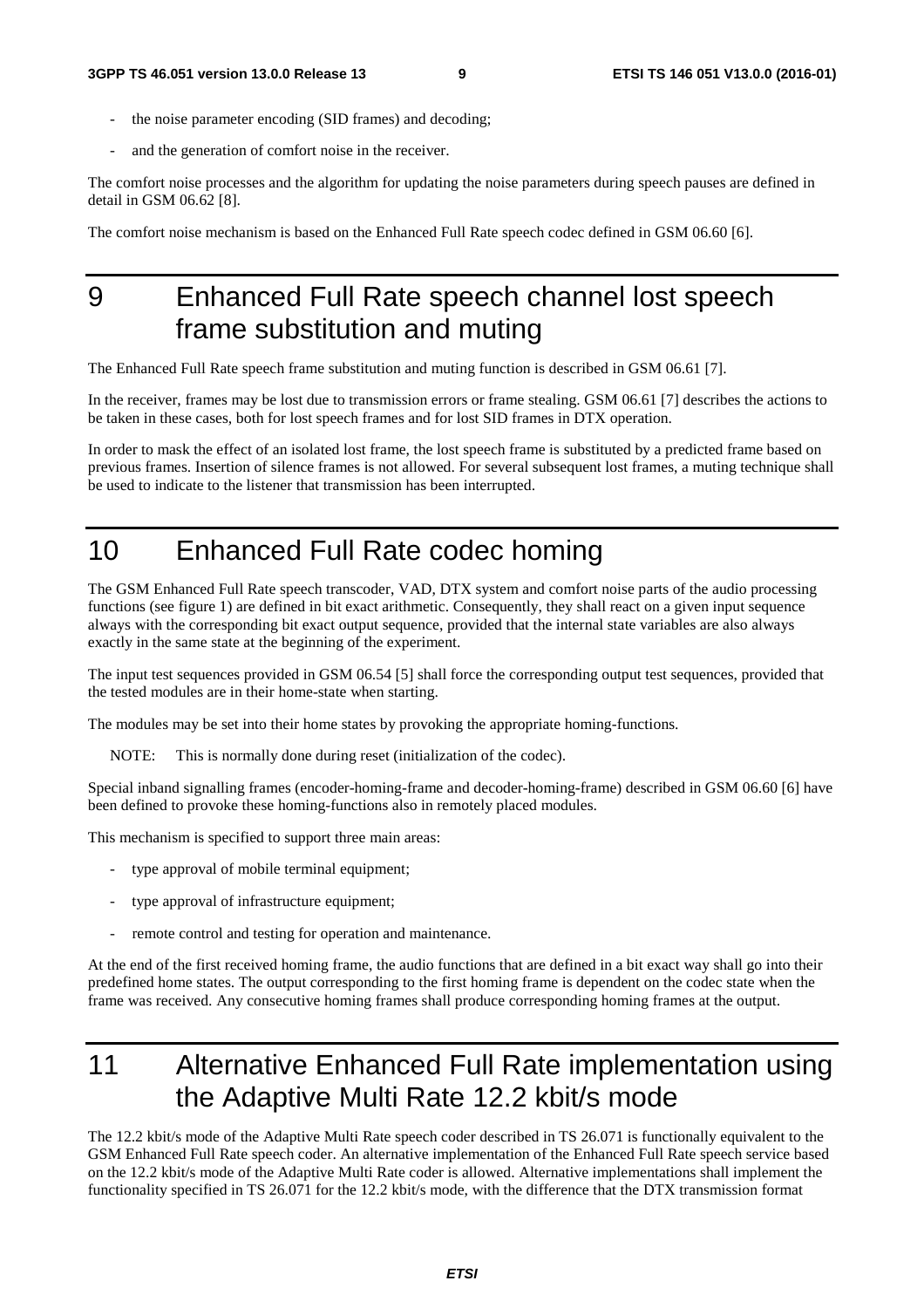from GSM 06.81, the comfort noise generation from GSM 06.62 and the decoder-homing-frame from GSM 06.60 shall be used.

Verification of compliance using the alternative implementation is achieved by use of a set of digital test sequences given in GSM 06.54.

NOTE: The alternative implementation of the GSM Enhanced Full Rate speech coder incurs an additional 5ms look-ahead delay, and the implementation in this specification (GSM 06.51) is the preferred option.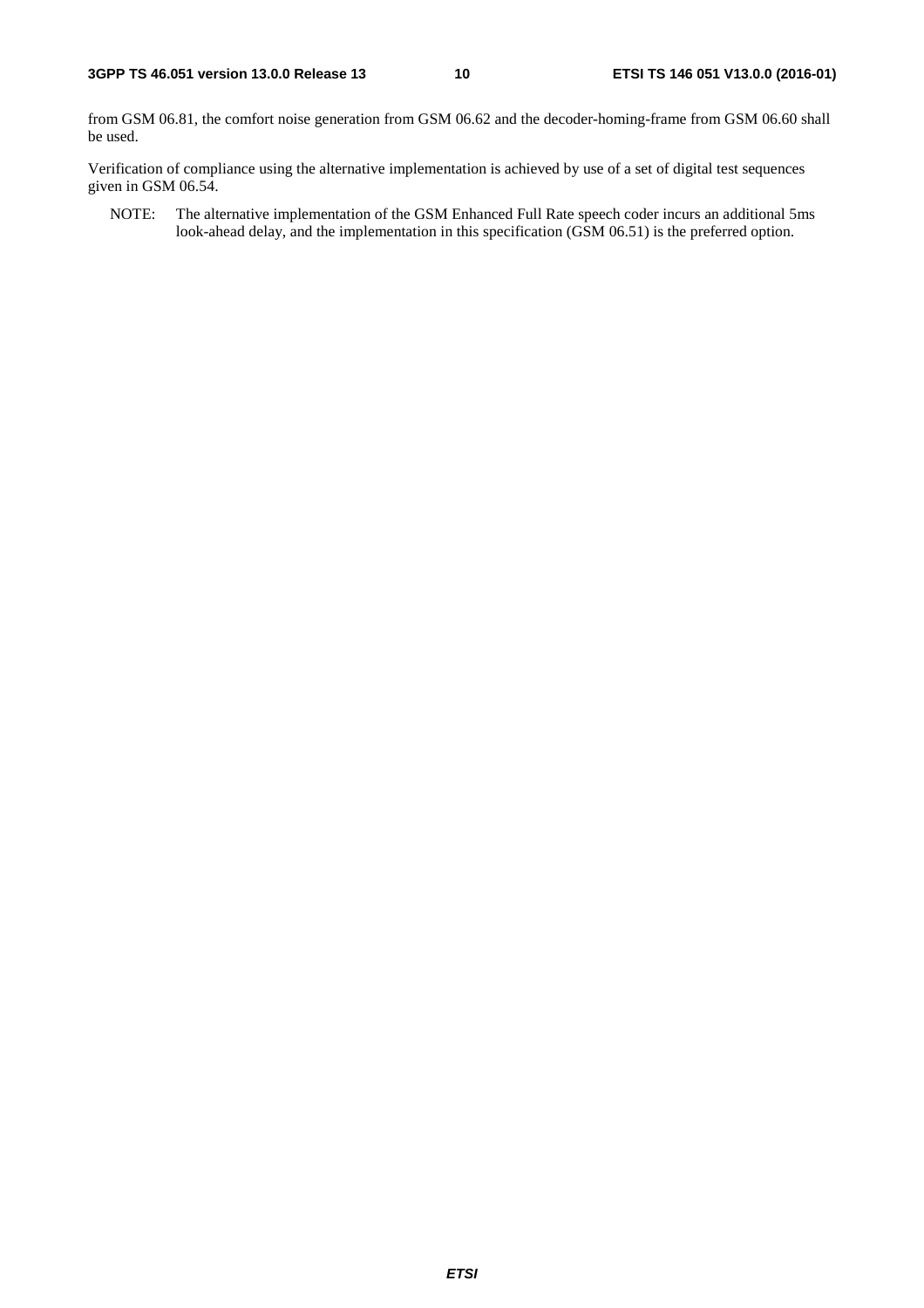### Annex A (informative): Change History

| <b>Change history</b> |                |         |                            |             |                                                           |  |
|-----------------------|----------------|---------|----------------------------|-------------|-----------------------------------------------------------|--|
| <b>SMG No.</b>        | TDoc.<br>No.   | CR. No. | <b>Section</b><br>affected | New version | <b>Subject/Comments</b>                                   |  |
| SMG#21                |                |         |                            | 4.0.1       | <b>ETSI</b> Publication                                   |  |
| SMG#20                |                |         |                            | 5.1.2       | Release 1996 version                                      |  |
| <b>SMG#27</b>         |                |         |                            | 6.0.0       | Release 1997 version                                      |  |
| SMG#28                | P-99-139       | A003    | Figure 1, Sect.5           | 7.0.0       | Addition of mu-law (PCS 1900)                             |  |
|                       |                |         |                            | 7.0.2       | Update to Version 7.0.2 for Publication                   |  |
| SMG#31                |                |         |                            | 8.0.0       | Release 1999 version                                      |  |
| SMG#32                | $P - 00 - 273$ | A008    | 4 and 11                   | 8.1.0       | Alternative EFR implementation using the AMR 12.2<br>mode |  |

| <b>Change history</b> |                |                 |           |  |                                                    |        |            |
|-----------------------|----------------|-----------------|-----------|--|----------------------------------------------------|--------|------------|
| <b>Date</b>           | <b>TSG SA#</b> | <b>TSG Doc.</b> | <b>CR</b> |  | <b>Rev Subject/Comment</b>                         | Old    | <b>New</b> |
| 12-2000               | 10             | SP-000572 A013  |           |  | Definition of the homing frame for the alternative | 8.1.0  | 8.2.0      |
|                       |                |                 |           |  | EFR implementation                                 |        |            |
| 03-2001               | 11             |                 |           |  | Version for Release 4                              |        | 4.0.0      |
| 06-2002               | 16             |                 |           |  | Version for Release 5                              | 4.0.0  | 5.0.0      |
| 12-2004               | 26             |                 |           |  | Version for Release 6                              | 5.0.0  | 6.0.0      |
| 06-2007               | 36             |                 |           |  | Version for Release 7                              | 6.0.0  | 7.0.0      |
| 12-2008               | 42             |                 |           |  | Version for Release 8                              | 7.0.0  | 8.0.0      |
| 12-2009               | 46             |                 |           |  | Version for Release 9                              | 8.0.0  | 9.0.0      |
| 03-2011               | 51             |                 |           |  | Version for Release 10                             | 9.0.0  | 10.0.0     |
| 09-2012               | 57             |                 |           |  | Version for Release 11                             | 10.0.0 | 11.0.0     |
| 09-2014               | 65             |                 |           |  | Version for Release 12                             | 11.0.0 | 12.0.0     |
| 12-2015               | 70             |                 |           |  | Version for Release 13                             | 12.0.0 | 13.0.0     |